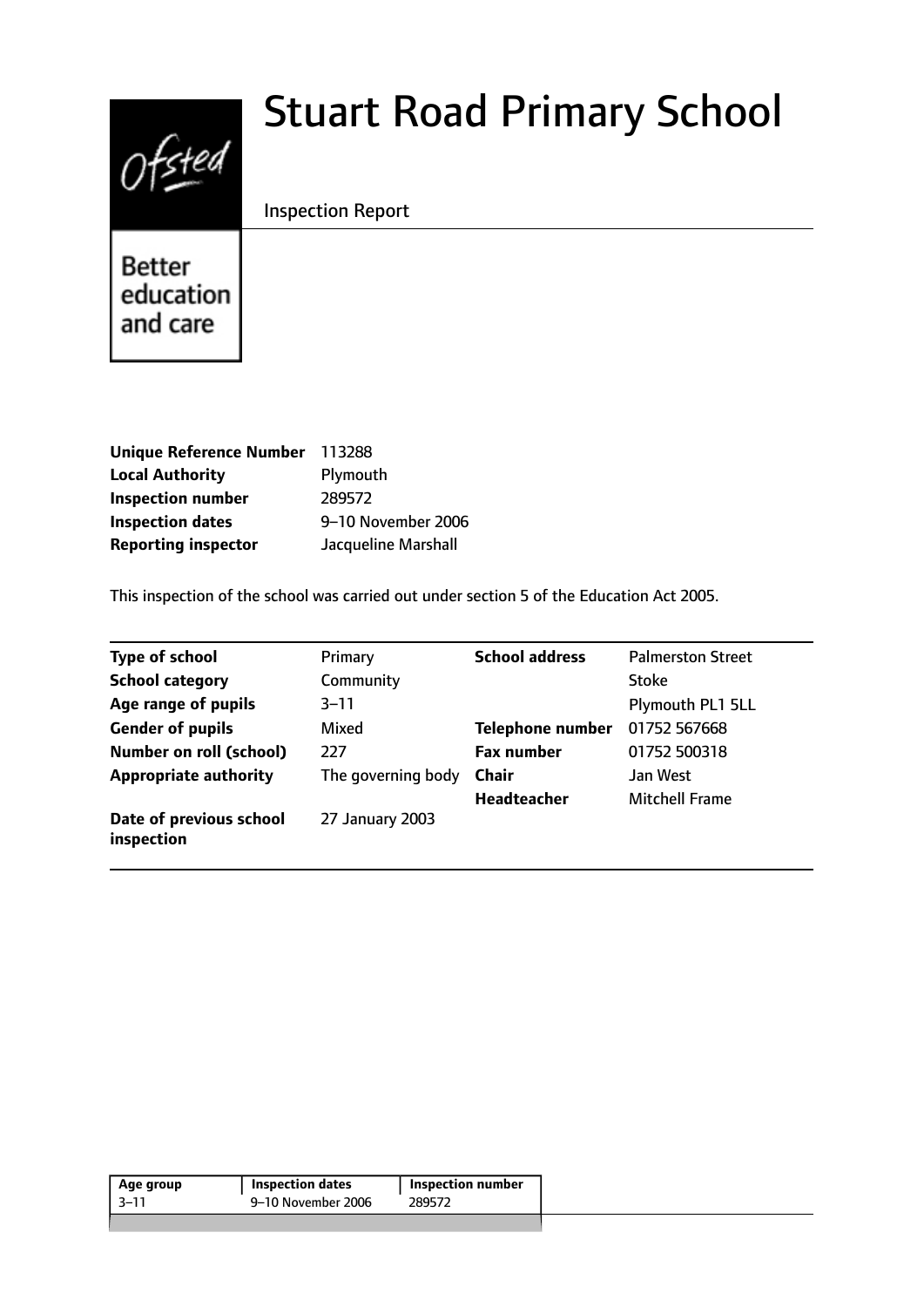© Crown copyright 2006

Website: www.ofsted.gov.uk

This document may be reproduced in whole or in part for non-commercial educational purposes, provided that the information quoted is reproduced without adaptation and the source and date of publication are stated.

Further copies of this report are obtainable from the school. Under the Education Act 2005, the school must provide a copy of this report free of charge to certain categories of people. A charge not exceeding the full cost of reproduction may be made for any other copies supplied.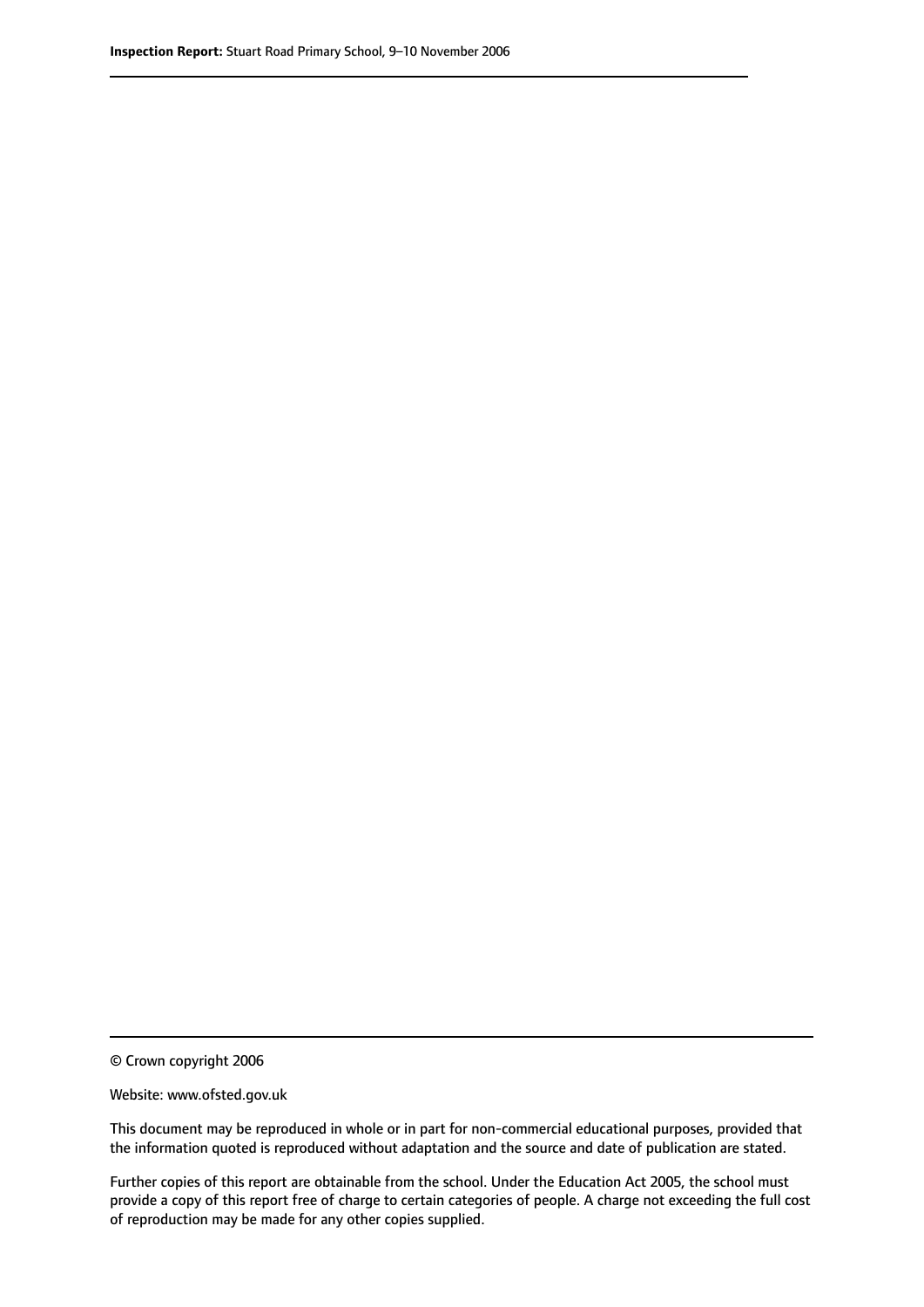# **Introduction**

The inspection was carried out by two Additional Inspectors.

#### **Description of the school**

Stuart Road Primary School is an average-sized primary school serving an urban community. It has classrooms on three storeys, limited playground facilities and no green space. The headteacher and new leadership structure have been in place for 12 months. Attainment on entry to the school is generally average. Most pupils are of White British heritage. The school has a greater than average proportion of pupils joining at times other than when they first start at school. These include a number of children from overseas, almost all of whom are in the early stages of learning English. An above average proportion of pupils are eligible for free school meals. The proportion of pupils with learning difficulties is average, but is higher in some year groups.

# **Key for inspection grades**

| Grade 1 | Outstanding  |
|---------|--------------|
| Grade 2 | Good         |
| Grade 3 | Satisfactory |
| Grade 4 | Inadequate   |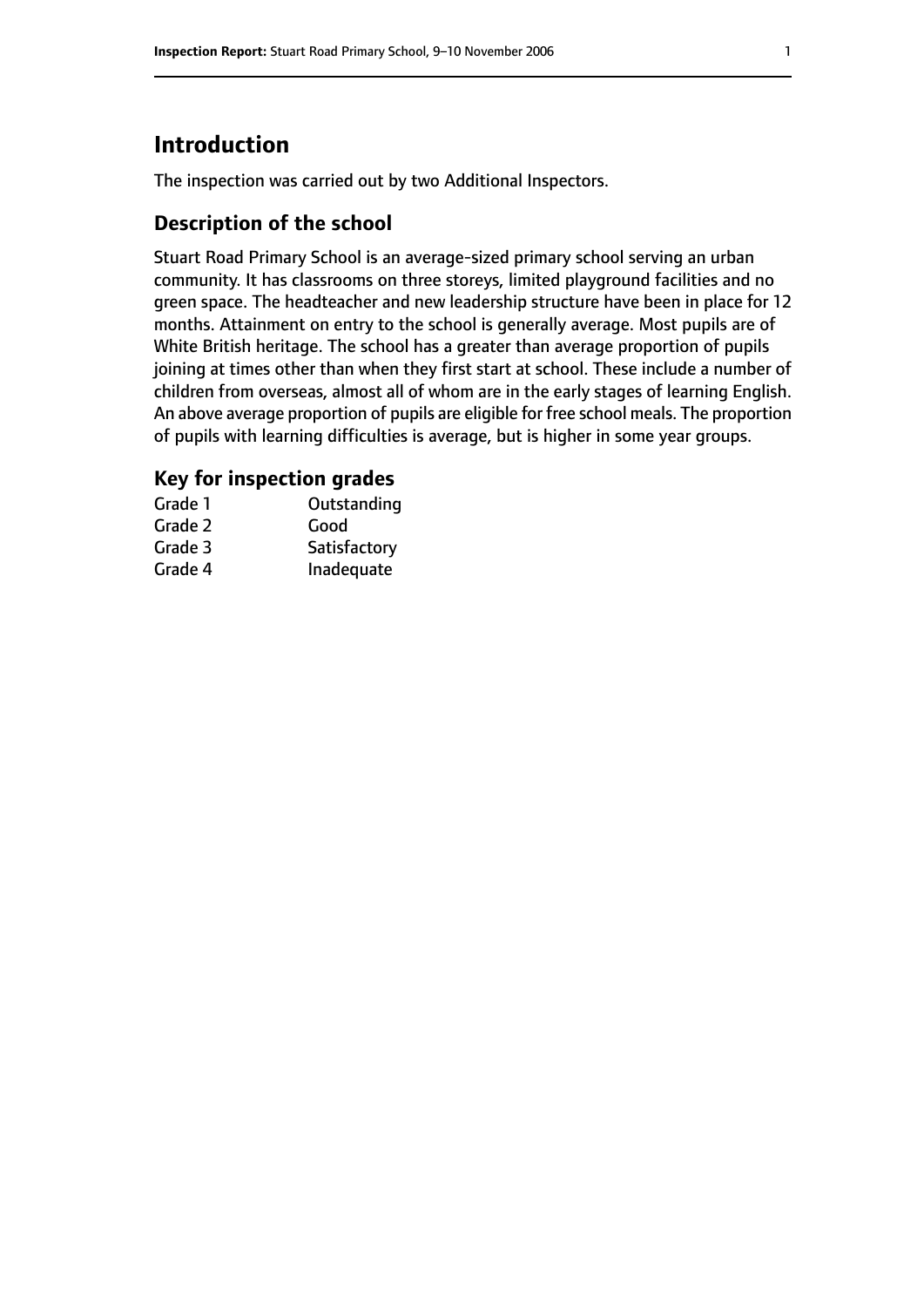# **Overall effectiveness of the school**

#### **Grade: 3**

The school's effectiveness is satisfactory and it provides a sound education for its pupils. The strong focus on good care results in pupils and parents alike praising the school's friendly atmosphere. This is well demonstrated in the way that all children, whatever their backgrounds, settle quickly, whether starting in Reception or joining from other schools or overseas. Consequently, pupils are good at welcoming new friends and develop caring attitudes to one another. Good relationships with staff and the wide range of interesting activities mean that pupils enjoy coming to school and behave well - all key factors in pupils' good personal development.

Pupils in Years 1 to 6 achieve satisfactorily to reach average standards because teaching overall is sound and the school provides a curriculum that meets pupils' needs appropriately. Children in the Nursery and Reception classes achieve well because of the good quality provision that has been developed. Whilst recently introduced initiatives have improved the quality of teaching, inconsistencies remain and pupils' progress is better in some lessons and classes than others. Although all teachers regularly check how well pupils are doing, not all make sufficient use of this information to plan lessons that challenge pupils enough and make them try hard. This prevents achievement from being better than satisfactory. The use of assessment to set targets in English and mathematics is improving soundly. This increasingly enables all staff and leaders to check how well pupils are doing and helps the pupils identify how to make their work better. However, these targets are not yet shared regularly enough and referred to consistently enough in all teachers' marking.

Leadership and management are satisfactory. Although school leaders make regular checks to understand the school's strengths and weaknesses and what needs to be done to improve, they are not sufficiently rigorous to ensure consistent practice so that pupils achieve well. Leaders know what is needed to take the school forward and have a good capacity to improve the school further, one example being the improved Foundation Stage provision that is now enabling children to achieve well.

#### **What the school should do to improve further**

- Help teachers make better use of assessment information to plan lessons that always challenge pupils to achieve their best.
- Ensure that teachers' marking helps pupils understand what to do next to improve their work.
- Help school leaders improve their skills in checking and ensuring consistency of practice across the school.

# **Achievement and standards**

#### **Grade: 3**

Achievement is satisfactory in Years 1 to 6 and pupils reach average standards. The number of pupils with learning difficulties varies from year to year and this affects the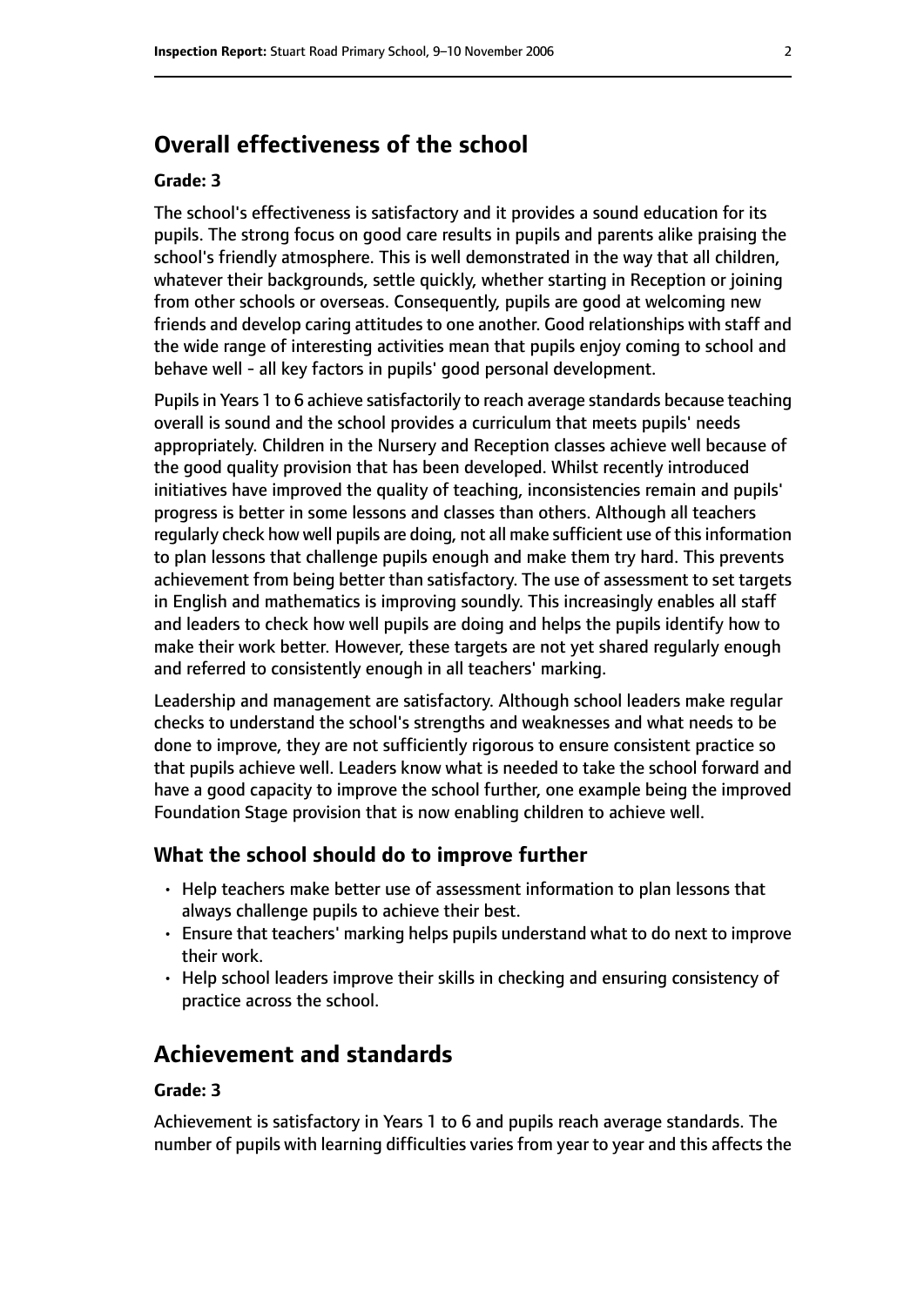standards reached, though these pupils make satisfactory progress. There are also a considerable number of pupils in some year groups who do not complete their whole primary education at the school, which also affects standards. School tracking data indicates that pupils who move in or out of school in this way progress satisfactorily. The pupils at an early stage of learning English achieve satisfactorily. Pupils' good attitudes to learning have a positive impact on their achievement.

Children'sskills and knowledge asthey start in the Nursery are broadly average, though they are below expectations in their communication and language skills. However, this varies year by year because of the small year groups and the varying proportions of pupils with learning difficulties. Because of the effective provision being provided, staff plan lessons that give children just what they need to improve. Consequently, progress is good.

## **Personal development and well-being**

#### **Grade: 2**

Pupils' personal development, including their spiritual, moral and social development, is good. This is reflected in pupils' enjoyment, positive attitudes and good behaviour. Right from the start in the Reception class, where personal, social and emotional development is good, pupils quickly learn to share and help one another because of the focus on developing these skills. Consequently, they get along well and help one another, as is demonstrated by their readiness to welcome new pupils to the school.

The pupils have a good understanding of the importance of a healthy lifestyle and how to stay safe, demonstrated daily as they move around the school. Cultural development is good because pupils' understanding of other cultures and living within multicultural Britain is developed well, particularly through the links with other schools around the world. This work has been recognised recently with a national award. Pupils enjoy taking responsibility and are proud to have an impact on the school community by being members of their school council. Whilst they gain a satisfactory economic understanding through the adequate development of their basic skills, these skills have yet to be developed effectively in all subjects.

# **Quality of provision**

#### **Teaching and learning**

#### **Grade: 3**

The quality of teaching is satisfactory and is closely linked to the satisfactory progress pupils make through the school. Relationships between pupils and adults are good. Consequently, pupils enjoy lessons and are keen to learn. Behaviour is managed well. However, teachers do not always take sufficient account of assessment information to adapt work for pupils' capabilities. As a result, in some lessons, pupils could be challenged more and make even greater progress in their learning. Teachers' marking is inconsistent and, whilst there is evidence of effective marking in some classes, in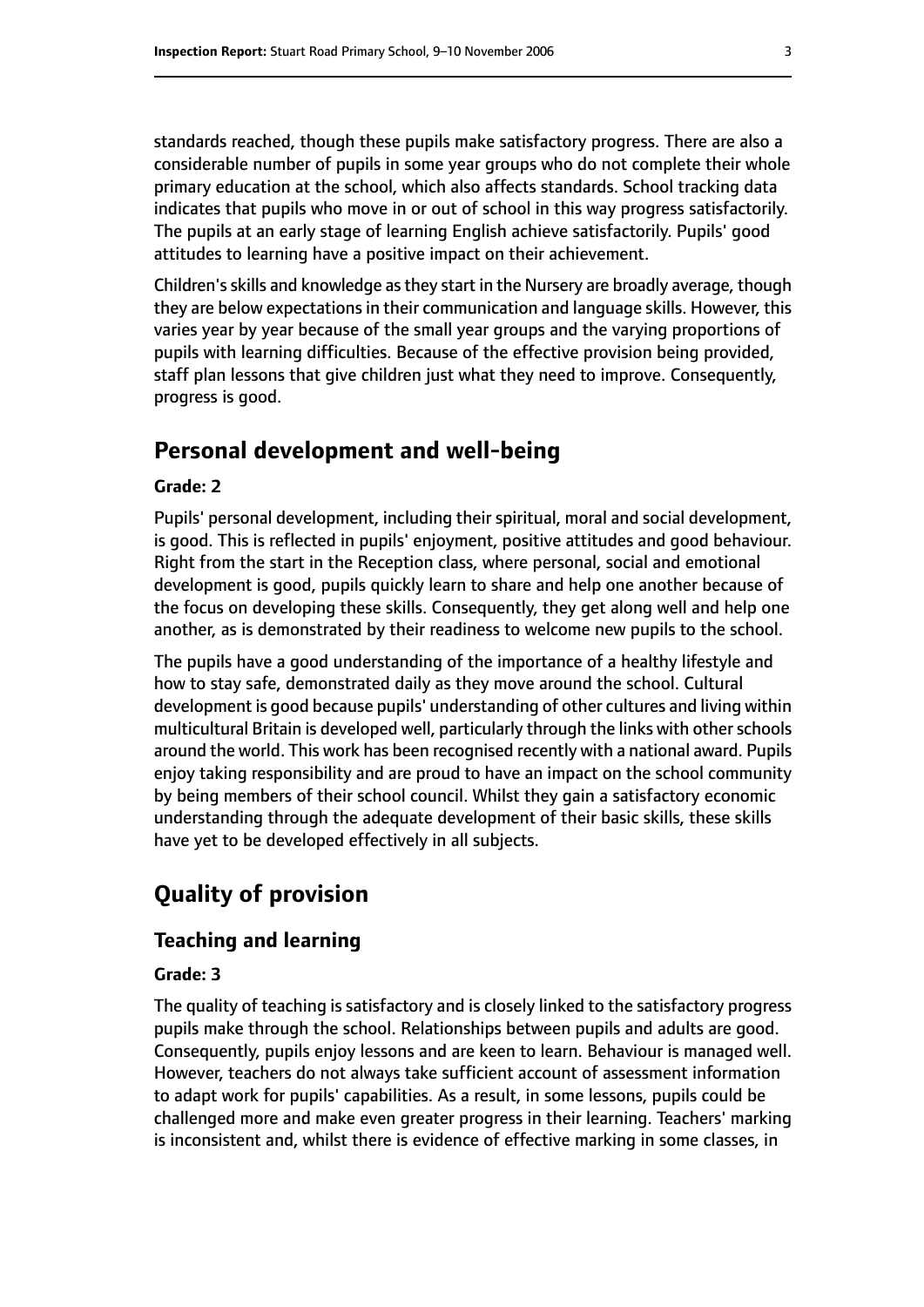others, the often limited comments do not make clear to pupils how they can improve their work. Teaching assistants contribute effectively to pupils' learning, particularly when supporting pupils with learning difficulties, ensuring they make the same progress as others.

#### **Curriculum and other activities**

#### **Grade: 3**

The school provides a satisfactory curriculum overall. In the Nursery and Reception class, the curriculum is good and enables children to do well. Throughout the school, the curriculum is enriched by a wide range of well planned activities outside the school day and the use of visitors and visits. These not only support pupils' learning but also help to foster pupils' positive attitudes. The provision of French, Mandarin and Spanish, and the range of musical activities, enrich the curriculum further. The programme of personal, social and health education gives pupils a clear understanding of how to keep healthy and safe and effectively promotes their good personal development.

Pupils' literacy, numeracy and information and communication technology abilities are developed satisfactorily and are enabling pupils to develop their skills for the world of work. However, teachers do not always remind pupils to use what they have learned in other subjects or plan enough opportunities to allow pupils to practise their skills.

#### **Care, guidance and support**

#### **Grade: 3**

Overall, care, guidance and support are satisfactory but with strengths in the pastoral care provided for pupils. Most pupils and parents recognise this is a caring school where pupils' well-being is important. This is a key factor in pupils' positive attitudes to school. Health and safety procedures are well understood and any pupils who are at risk are quickly identified and supported well. Support for pupils with learning difficulties, looked after children and those who have recently joined the school is satisfactory, allowing them to make the same progress as other pupils. Outside agencies and parents are involved effectively, particularly when supporting those pupils in the early stages of learning English as an additional language.

The academic guidance and support provided by the school are satisfactory but there are some inconsistencies. Procedures to enable the school to track pupils' progress more carefully have recently been introduced. However, assessment information is not used well enough in some lessons to assist teachers' planning, set challenging work or help pupils with the next steps in their learning. The quality of marking is satisfactory but it is not used consistently enough to show pupils what they need to do next to improve.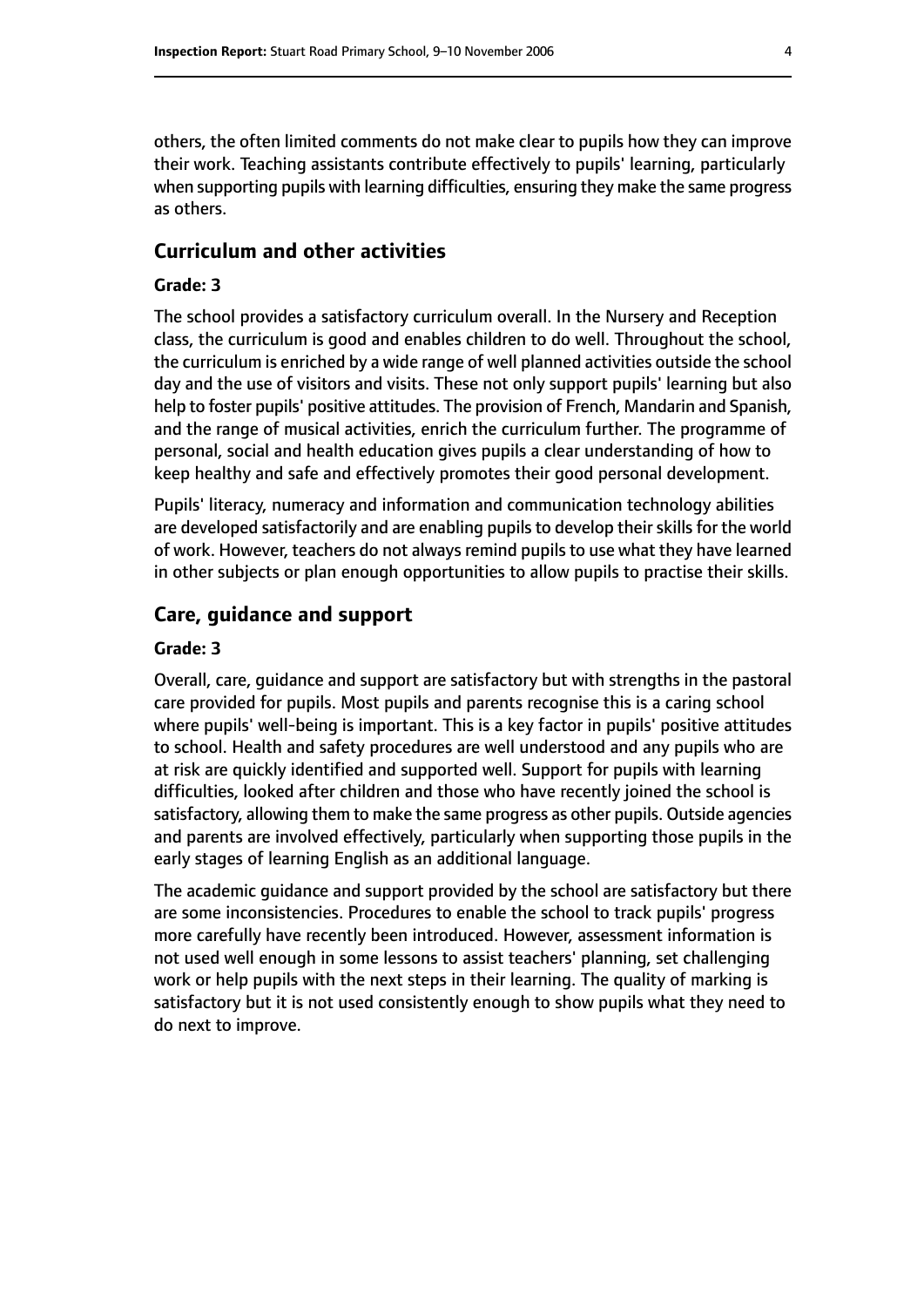# **Leadership and management**

#### **Grade: 3**

Leadership and management are satisfactory and the school's understanding of its overall effectiveness is satisfactory. The new leadership team, alongside an increasingly involved governing body, analyses data and monitors teaching regularly to see where it is best and needs to be improved. They make realistic judgements of the school's performance and know how to take the school forward. They have demonstrated a good capacity to improve the school further, for example, in the Foundation Stage. Nevertheless, the process of checking and evaluating the quality of education and pupils' achievement is inconsistent, and not closely enough linked to the school's priorities. The school takes into account the views of parents, resulting in a very large majority responding positively when asked about the effectiveness of their school.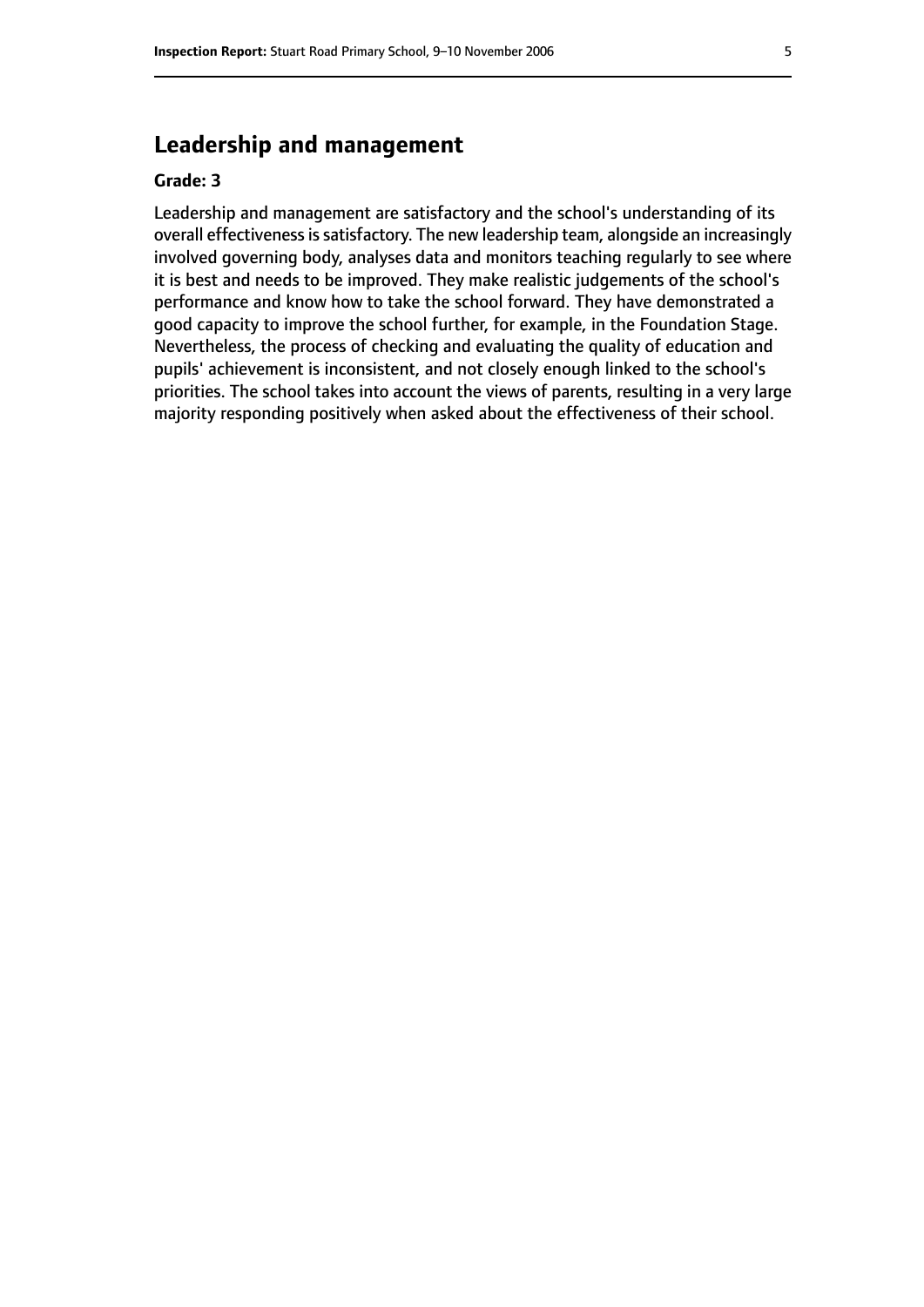**Any complaints about the inspection or the report should be made following the procedures set out inthe guidance 'Complaints about school inspection', whichis available from Ofsted's website: www.ofsted.gov.uk.**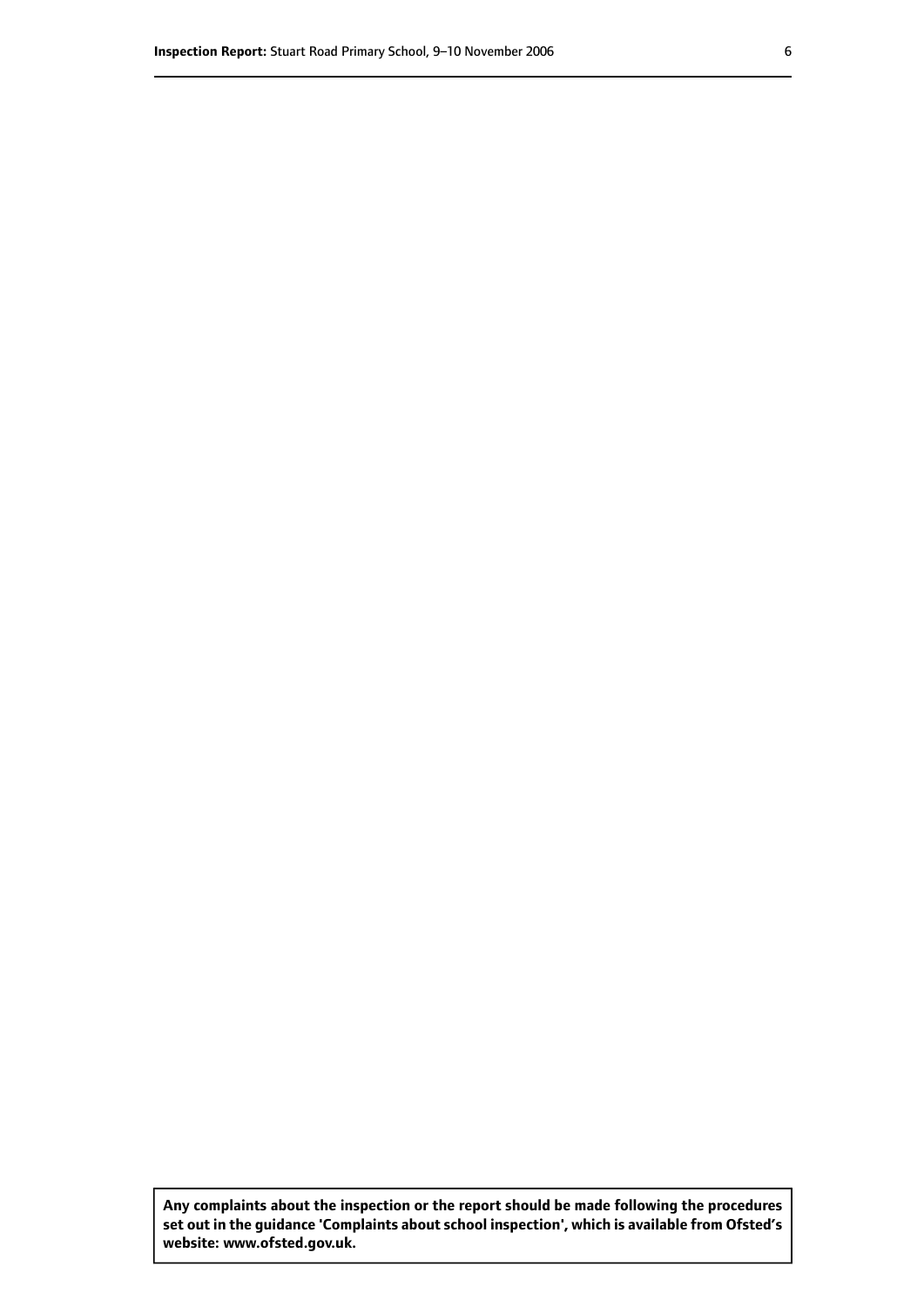# **Inspection judgements**

| Key to judgements: grade 1 is outstanding, grade 2 good, grade 3 satisfactory, and grade 4 | School         |
|--------------------------------------------------------------------------------------------|----------------|
| inadeauate                                                                                 | <b>Overall</b> |

# **Overall effectiveness**

| How effective, efficient and inclusive is the provision of education, integrated<br>care and any extended services in meeting the needs of learners? |     |
|------------------------------------------------------------------------------------------------------------------------------------------------------|-----|
| How well does the school work in partnership with others to promote learners'<br>well-being?                                                         |     |
| The quality and standards in the Foundation Stage                                                                                                    |     |
| The effectiveness of the school's self-evaluation                                                                                                    |     |
| The capacity to make any necessary improvements                                                                                                      |     |
| Effective steps have been taken to promote improvement since the last<br>inspection                                                                  | Yes |

## **Achievement and standards**

| How well do learners achieve?                                                                               |  |
|-------------------------------------------------------------------------------------------------------------|--|
| The standards <sup>1</sup> reached by learners                                                              |  |
| How well learners make progress, taking account of any significant variations between<br>groups of learners |  |
| How well learners with learning difficulties and disabilities make progress                                 |  |

# **Personal development and well-being**

| How good is the overall personal development and well-being of the<br>learners?                                  |  |
|------------------------------------------------------------------------------------------------------------------|--|
| The extent of learners' spiritual, moral, social and cultural development                                        |  |
| The behaviour of learners                                                                                        |  |
| The attendance of learners                                                                                       |  |
| How well learners enjoy their education                                                                          |  |
| The extent to which learners adopt safe practices                                                                |  |
| The extent to which learners adopt healthy lifestyles                                                            |  |
| The extent to which learners make a positive contribution to the community                                       |  |
| How well learners develop workplace and other skills that will contribute to<br>their future economic well-being |  |

# **The quality of provision**

| $\Box$ How effective are teaching and learning in meeting the full range of the $\Box$<br>  learners' needs?        |  |
|---------------------------------------------------------------------------------------------------------------------|--|
| $\mid$ How well do the curriculum and other activities meet the range of needs<br>$\mid$ and interests of learners? |  |
| How well are learners cared for, guided and supported?                                                              |  |

 $^1$  Grade 1 - Exceptionally and consistently high; Grade 2 - Generally above average with none significantly below average; Grade 3 - Broadly average to below average; Grade 4 - Exceptionally low.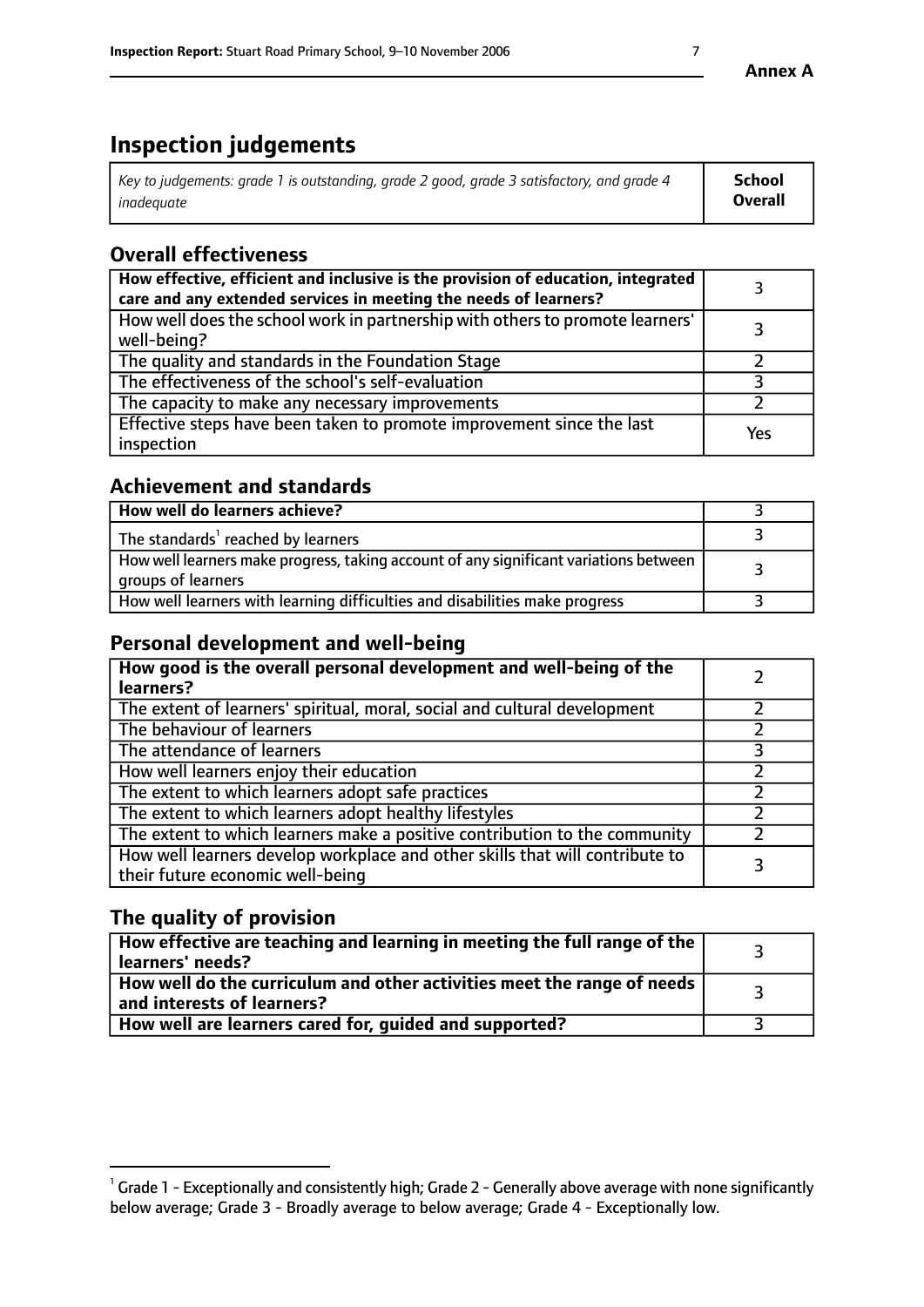# **Leadership and management**

| How effective are leadership and management in raising achievement<br>and supporting all learners?                                              |           |
|-------------------------------------------------------------------------------------------------------------------------------------------------|-----------|
| How effectively leaders and managers at all levels set clear direction leading<br>to improvement and promote high quality of care and education |           |
| How effectively performance is monitored, evaluated and improved to meet<br>challenging targets                                                 | 3         |
| How well equality of opportunity is promoted and discrimination tackled so<br>that all learners achieve as well as they can                     |           |
| How effectively and efficiently resources, including staff, are deployed to<br>achieve value for money                                          | 3         |
| The extent to which governors and other supervisory boards discharge their<br>responsibilities                                                  | 3         |
| Do procedures for safequarding learners meet current government<br>requirements?                                                                | Yes       |
| Does this school require special measures?                                                                                                      | No        |
| Does this school require a notice to improve?                                                                                                   | <b>No</b> |